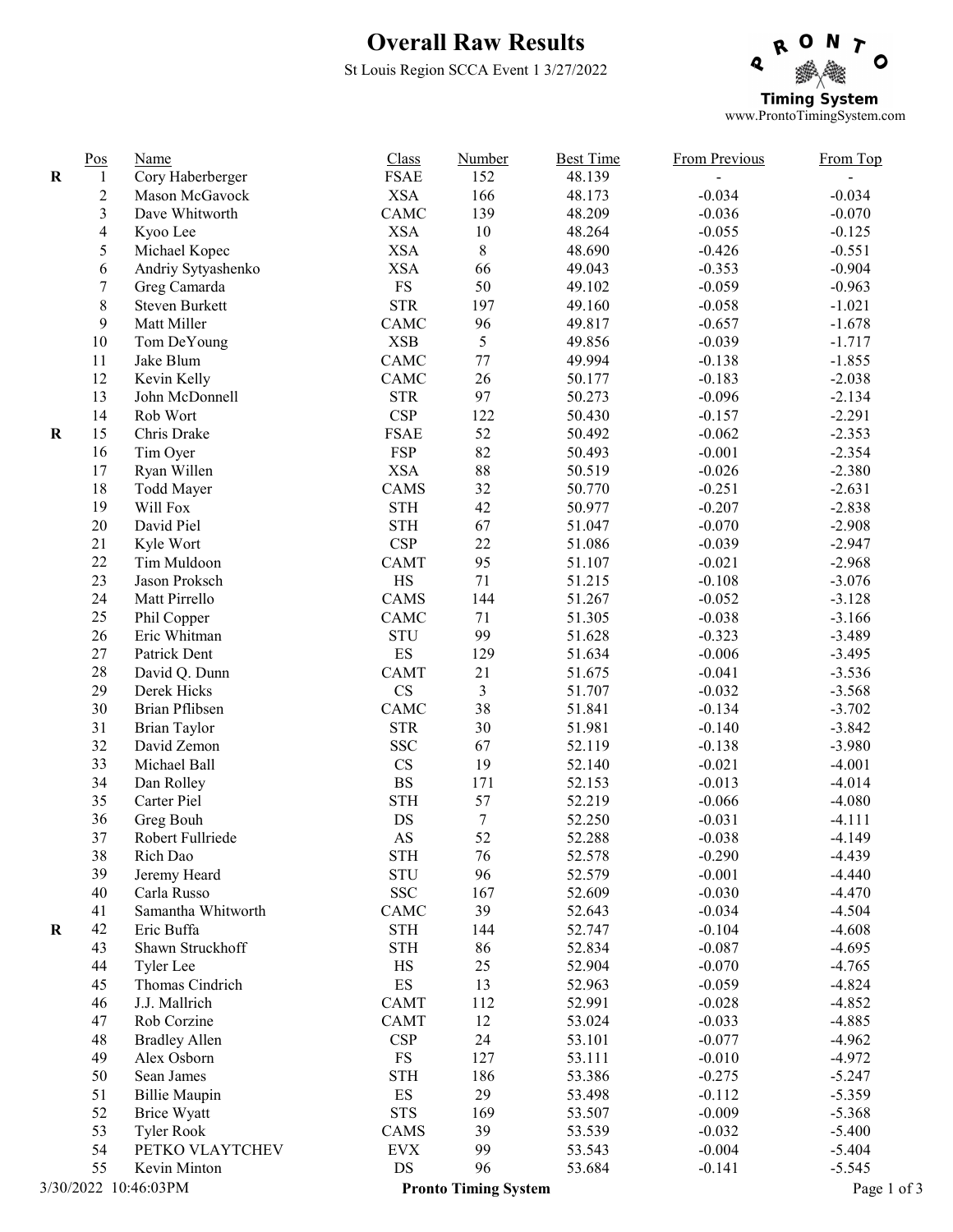## Overall Raw Results

St Louis Region SCCA Event 1 3/27/2022



| $\mathbf{C}\mathbf{S}$<br>Julio Serra<br>53.769<br>$-0.085$<br>56<br>66<br>$-5.630$<br><b>STU</b><br>57<br>Jason Sisk<br>75<br>53.799<br>$-0.030$<br>$-5.660$<br>$\bf R$<br><b>STR</b><br>32<br>58<br>53.821<br>$-0.022$<br>Adam Taylor<br>$-5.682$<br>28<br><b>FSP</b><br>59<br>53.848<br>$-0.027$<br>$-5.709$<br>Xavier Oyer<br>60<br>Patrick Burke<br><b>CSP</b><br>135<br>53.961<br>$-0.113$<br>$-5.822$<br>$\mathbf{B}\mathbf{S}$<br>71<br>61<br>53.991<br>$-0.030$<br>$-5.852$<br>Chris Rolley<br>12<br>FS<br>62<br>54.065<br>$-0.074$<br>$-5.926$<br>Caine Herzog<br>85<br>63<br><b>CAMT</b><br>54.069<br>$-0.004$<br>$-5.930$<br>Rj Paulick<br>$\mathbf{A}\mathbf{S}$<br>64<br>$77 \,$<br>Jeffrey Osborn<br>54.187<br>$-0.118$<br>$-6.048$<br>44<br>65<br>CAMS<br>$-0.178$<br>$-6.226$<br>Tyler Newbury<br>54.365<br>66<br>Todd Benne<br><b>CAMT</b><br>$77 \,$<br>54.440<br>$-0.075$<br>$-6.301$<br>67<br><b>JERRY HENRY</b><br>34<br><b>XSA</b><br>54.558<br>$-0.118$<br>$-6.419$<br>68<br>ES<br>66<br>$-0.097$<br>$-6.516$<br>Jose P Renda<br>54.655<br>77<br>$DS$<br>69<br>Jeffrey Martin<br>54.686<br>$-0.031$<br>$-6.547$<br>84<br>70<br><b>BS</b><br>$-0.143$<br>Nick White<br>54.829<br>$-6.690$<br>71<br><b>SMF</b><br>77<br>$-0.010$<br>Randy Runyon<br>54.839<br>$-6.700$<br>$72\,$<br>69<br><b>STR</b><br>$-0.016$<br>Jeffrey Hutchison<br>54.855<br>$-6.716$<br>29<br>73<br>$\operatorname{GSL}$<br>$-0.055$<br>April Mertens<br>54.910<br>$-6.771$<br>62<br>74<br><b>STR</b><br>54.971<br>$-0.061$<br>$-6.832$<br>Quinton Doerr<br>$\bf R$<br>14<br>$\mathbf R$<br>75<br>Jacob Francka<br><b>STX</b><br>54.974<br>$-0.003$<br>$-6.835$<br>CSP<br>35<br>76<br>John Jackson<br>$-0.107$<br>$-6.942$<br>55.081<br>50<br>Paul Rosner<br>CAMC<br>55.091<br>$-0.010$<br>$-6.952$<br>77<br>$78\,$<br>27<br>Connor Sellers<br>$\mathop{\text{FS}}$<br>55.187<br>$-0.096$<br>$-7.048$<br>$\operatorname{GS}$<br>19<br>79<br>Chris Mertens<br>55.343<br>$-0.156$<br>$-7.204$<br>CS<br>$80\,$<br>44<br>John Tinsley<br>55.351<br>$-0.008$<br>$-7.212$<br>$\mathop{\hbox{\rm ES}}$<br>$81\,$<br>Kelly Smith<br>113<br>55.446<br>$-0.095$<br>$-7.307$<br>82<br>98<br>Alexander DeWan<br><b>STR</b><br>55.741<br>$-0.295$<br>$-7.602$<br>83<br>$\rm HS$<br>22<br>55.804<br>$-0.063$<br>Zyggi Kurzymski<br>$-7.665$<br>69<br>84<br>$\operatorname{STH}$<br>55.875<br>$-0.071$<br>Christian Lowes<br>$-7.736$<br>$\bf R$<br>85<br>Nick Benne<br><b>CAMT</b><br>177<br>55.886<br>$-0.011$<br>$-7.747$<br>86<br>71<br>55.951<br>$-0.065$<br>$-7.812$<br>Adrian Sweetwood<br>$\mathbf{A}\mathbf{S}$<br>99<br>ES<br>87<br>55.953<br>$-0.002$<br>$-7.814$<br>Emily Skoglund<br>$88\,$<br>${\rm FS}$<br>150<br>55.965<br>$-0.012$<br>$-7.826$<br>Samantha Young<br>89<br><b>FUN</b><br>71<br>$-0.091$<br>$-7.917$<br>$\bf R$<br>Mike Kerner<br>56.056<br><b>STR</b><br>86<br>90<br>Connie MT<br>56.067<br>$-0.011$<br>$-7.928$<br><b>STH</b><br>91<br>Samuel Buffa<br>44<br>56.094<br>$\mathbf R$<br>$-0.027$<br>$-7.955$<br>${\rm DP}$<br>22<br>92<br>56.307<br>$-0.213$<br>Ed Wort<br>$-8.168$<br><b>BS</b><br>32<br>93<br>Adam Buffa<br>56.355<br>$-0.048$<br>$-8.216$<br>94<br>DJ Runyon<br>FS<br>86<br>56.447<br>$-0.092$<br>$-8.308$<br>$\bf R$<br>Michael McGinnis<br>AS<br>21<br>56.852<br>$-0.405$<br>95<br>$-8.713$<br><b>FSP</b><br>66<br>56.886<br>$-0.034$<br>$-8.747$<br>R<br>96<br>Zach Reagan<br>97<br>Nathan Kowalski<br>DS<br>28<br>56.973<br>$-0.087$<br>$-8.834$<br>ES<br>92<br>98<br>Emilia Wright<br>57.077<br>$-0.104$<br>$-8.938$<br>99<br>CAMT<br>71<br>Tim Harper<br>57.114<br>$-0.037$<br>$-8.975$<br>$\bf R$<br>71<br>Steven Ong<br>FS<br>57.126<br>$-0.012$<br>$-8.987$<br>100<br>Brian Issleib<br><b>STS</b><br>69<br>$-0.370$<br>$\bf R$<br>101<br>57.496<br>$-9.357$<br>88<br>102<br>Richard Lober<br><b>STR</b><br>57.589<br>$-0.093$<br>$-9.450$<br>103<br>Scott Landgraf<br>DS<br>54<br>$\bf R$<br>57.767<br>$-0.178$<br>$-9.628$<br>Howard McArthur<br><b>STH</b><br>63<br>57.916<br>$-0.149$<br>$-9.777$<br>104<br>47<br>105<br>Ian Fruend<br><b>FUN</b><br>58.038<br>$-0.122$<br>$-9.899$<br>R<br>106<br>Everett Bochat<br>HS<br>28<br>58.227<br>$-0.189$<br>$\bf R$<br>$-10.088$<br>$\tau$<br>$\bf R$<br>107<br>Matt Khong<br>$\mathbf{A}\mathbf{S}$<br>58.350<br>$-0.123$<br>$-10.211$<br>47<br>Colton Frame<br>HS<br>$-0.207$<br>108<br>58.557<br>$-10.418$<br>Andi Siman<br>FS<br>22<br>109<br>59.069<br>$-0.512$<br>$-10.930$<br>R<br>$DS$<br>141<br>110<br>Abdullah Rehman<br>59.245<br>$-0.176$<br>$-11.106$<br>R<br>3/30/2022 10:46:03PM<br><b>Pronto Timing System</b> | $\underline{Pos}$ | Name | Class | Number | <b>Best Time</b> | From Previous | From Top |
|-----------------------------------------------------------------------------------------------------------------------------------------------------------------------------------------------------------------------------------------------------------------------------------------------------------------------------------------------------------------------------------------------------------------------------------------------------------------------------------------------------------------------------------------------------------------------------------------------------------------------------------------------------------------------------------------------------------------------------------------------------------------------------------------------------------------------------------------------------------------------------------------------------------------------------------------------------------------------------------------------------------------------------------------------------------------------------------------------------------------------------------------------------------------------------------------------------------------------------------------------------------------------------------------------------------------------------------------------------------------------------------------------------------------------------------------------------------------------------------------------------------------------------------------------------------------------------------------------------------------------------------------------------------------------------------------------------------------------------------------------------------------------------------------------------------------------------------------------------------------------------------------------------------------------------------------------------------------------------------------------------------------------------------------------------------------------------------------------------------------------------------------------------------------------------------------------------------------------------------------------------------------------------------------------------------------------------------------------------------------------------------------------------------------------------------------------------------------------------------------------------------------------------------------------------------------------------------------------------------------------------------------------------------------------------------------------------------------------------------------------------------------------------------------------------------------------------------------------------------------------------------------------------------------------------------------------------------------------------------------------------------------------------------------------------------------------------------------------------------------------------------------------------------------------------------------------------------------------------------------------------------------------------------------------------------------------------------------------------------------------------------------------------------------------------------------------------------------------------------------------------------------------------------------------------------------------------------------------------------------------------------------------------------------------------------------------------------------------------------------------------------------------------------------------------------------------------------------------------------------------------------------------------------------------------------------------------------------------------------------------------------------------------------------------------------------------------------------------------------------------------------------------------------------------------------------------------------------------------------------------------------------------------------------------------------------------------------------------------------------------------------------------------------------------------------------------------------------------------------------------------------------------------------------------------------------------------------------------------------------------|-------------------|------|-------|--------|------------------|---------------|----------|
|                                                                                                                                                                                                                                                                                                                                                                                                                                                                                                                                                                                                                                                                                                                                                                                                                                                                                                                                                                                                                                                                                                                                                                                                                                                                                                                                                                                                                                                                                                                                                                                                                                                                                                                                                                                                                                                                                                                                                                                                                                                                                                                                                                                                                                                                                                                                                                                                                                                                                                                                                                                                                                                                                                                                                                                                                                                                                                                                                                                                                                                                                                                                                                                                                                                                                                                                                                                                                                                                                                                                                                                                                                                                                                                                                                                                                                                                                                                                                                                                                                                                                                                                                                                                                                                                                                                                                                                                                                                                                                                                                                                                                       |                   |      |       |        |                  |               |          |
|                                                                                                                                                                                                                                                                                                                                                                                                                                                                                                                                                                                                                                                                                                                                                                                                                                                                                                                                                                                                                                                                                                                                                                                                                                                                                                                                                                                                                                                                                                                                                                                                                                                                                                                                                                                                                                                                                                                                                                                                                                                                                                                                                                                                                                                                                                                                                                                                                                                                                                                                                                                                                                                                                                                                                                                                                                                                                                                                                                                                                                                                                                                                                                                                                                                                                                                                                                                                                                                                                                                                                                                                                                                                                                                                                                                                                                                                                                                                                                                                                                                                                                                                                                                                                                                                                                                                                                                                                                                                                                                                                                                                                       |                   |      |       |        |                  |               |          |
|                                                                                                                                                                                                                                                                                                                                                                                                                                                                                                                                                                                                                                                                                                                                                                                                                                                                                                                                                                                                                                                                                                                                                                                                                                                                                                                                                                                                                                                                                                                                                                                                                                                                                                                                                                                                                                                                                                                                                                                                                                                                                                                                                                                                                                                                                                                                                                                                                                                                                                                                                                                                                                                                                                                                                                                                                                                                                                                                                                                                                                                                                                                                                                                                                                                                                                                                                                                                                                                                                                                                                                                                                                                                                                                                                                                                                                                                                                                                                                                                                                                                                                                                                                                                                                                                                                                                                                                                                                                                                                                                                                                                                       |                   |      |       |        |                  |               |          |
|                                                                                                                                                                                                                                                                                                                                                                                                                                                                                                                                                                                                                                                                                                                                                                                                                                                                                                                                                                                                                                                                                                                                                                                                                                                                                                                                                                                                                                                                                                                                                                                                                                                                                                                                                                                                                                                                                                                                                                                                                                                                                                                                                                                                                                                                                                                                                                                                                                                                                                                                                                                                                                                                                                                                                                                                                                                                                                                                                                                                                                                                                                                                                                                                                                                                                                                                                                                                                                                                                                                                                                                                                                                                                                                                                                                                                                                                                                                                                                                                                                                                                                                                                                                                                                                                                                                                                                                                                                                                                                                                                                                                                       |                   |      |       |        |                  |               |          |
|                                                                                                                                                                                                                                                                                                                                                                                                                                                                                                                                                                                                                                                                                                                                                                                                                                                                                                                                                                                                                                                                                                                                                                                                                                                                                                                                                                                                                                                                                                                                                                                                                                                                                                                                                                                                                                                                                                                                                                                                                                                                                                                                                                                                                                                                                                                                                                                                                                                                                                                                                                                                                                                                                                                                                                                                                                                                                                                                                                                                                                                                                                                                                                                                                                                                                                                                                                                                                                                                                                                                                                                                                                                                                                                                                                                                                                                                                                                                                                                                                                                                                                                                                                                                                                                                                                                                                                                                                                                                                                                                                                                                                       |                   |      |       |        |                  |               |          |
|                                                                                                                                                                                                                                                                                                                                                                                                                                                                                                                                                                                                                                                                                                                                                                                                                                                                                                                                                                                                                                                                                                                                                                                                                                                                                                                                                                                                                                                                                                                                                                                                                                                                                                                                                                                                                                                                                                                                                                                                                                                                                                                                                                                                                                                                                                                                                                                                                                                                                                                                                                                                                                                                                                                                                                                                                                                                                                                                                                                                                                                                                                                                                                                                                                                                                                                                                                                                                                                                                                                                                                                                                                                                                                                                                                                                                                                                                                                                                                                                                                                                                                                                                                                                                                                                                                                                                                                                                                                                                                                                                                                                                       |                   |      |       |        |                  |               |          |
|                                                                                                                                                                                                                                                                                                                                                                                                                                                                                                                                                                                                                                                                                                                                                                                                                                                                                                                                                                                                                                                                                                                                                                                                                                                                                                                                                                                                                                                                                                                                                                                                                                                                                                                                                                                                                                                                                                                                                                                                                                                                                                                                                                                                                                                                                                                                                                                                                                                                                                                                                                                                                                                                                                                                                                                                                                                                                                                                                                                                                                                                                                                                                                                                                                                                                                                                                                                                                                                                                                                                                                                                                                                                                                                                                                                                                                                                                                                                                                                                                                                                                                                                                                                                                                                                                                                                                                                                                                                                                                                                                                                                                       |                   |      |       |        |                  |               |          |
|                                                                                                                                                                                                                                                                                                                                                                                                                                                                                                                                                                                                                                                                                                                                                                                                                                                                                                                                                                                                                                                                                                                                                                                                                                                                                                                                                                                                                                                                                                                                                                                                                                                                                                                                                                                                                                                                                                                                                                                                                                                                                                                                                                                                                                                                                                                                                                                                                                                                                                                                                                                                                                                                                                                                                                                                                                                                                                                                                                                                                                                                                                                                                                                                                                                                                                                                                                                                                                                                                                                                                                                                                                                                                                                                                                                                                                                                                                                                                                                                                                                                                                                                                                                                                                                                                                                                                                                                                                                                                                                                                                                                                       |                   |      |       |        |                  |               |          |
|                                                                                                                                                                                                                                                                                                                                                                                                                                                                                                                                                                                                                                                                                                                                                                                                                                                                                                                                                                                                                                                                                                                                                                                                                                                                                                                                                                                                                                                                                                                                                                                                                                                                                                                                                                                                                                                                                                                                                                                                                                                                                                                                                                                                                                                                                                                                                                                                                                                                                                                                                                                                                                                                                                                                                                                                                                                                                                                                                                                                                                                                                                                                                                                                                                                                                                                                                                                                                                                                                                                                                                                                                                                                                                                                                                                                                                                                                                                                                                                                                                                                                                                                                                                                                                                                                                                                                                                                                                                                                                                                                                                                                       |                   |      |       |        |                  |               |          |
|                                                                                                                                                                                                                                                                                                                                                                                                                                                                                                                                                                                                                                                                                                                                                                                                                                                                                                                                                                                                                                                                                                                                                                                                                                                                                                                                                                                                                                                                                                                                                                                                                                                                                                                                                                                                                                                                                                                                                                                                                                                                                                                                                                                                                                                                                                                                                                                                                                                                                                                                                                                                                                                                                                                                                                                                                                                                                                                                                                                                                                                                                                                                                                                                                                                                                                                                                                                                                                                                                                                                                                                                                                                                                                                                                                                                                                                                                                                                                                                                                                                                                                                                                                                                                                                                                                                                                                                                                                                                                                                                                                                                                       |                   |      |       |        |                  |               |          |
|                                                                                                                                                                                                                                                                                                                                                                                                                                                                                                                                                                                                                                                                                                                                                                                                                                                                                                                                                                                                                                                                                                                                                                                                                                                                                                                                                                                                                                                                                                                                                                                                                                                                                                                                                                                                                                                                                                                                                                                                                                                                                                                                                                                                                                                                                                                                                                                                                                                                                                                                                                                                                                                                                                                                                                                                                                                                                                                                                                                                                                                                                                                                                                                                                                                                                                                                                                                                                                                                                                                                                                                                                                                                                                                                                                                                                                                                                                                                                                                                                                                                                                                                                                                                                                                                                                                                                                                                                                                                                                                                                                                                                       |                   |      |       |        |                  |               |          |
|                                                                                                                                                                                                                                                                                                                                                                                                                                                                                                                                                                                                                                                                                                                                                                                                                                                                                                                                                                                                                                                                                                                                                                                                                                                                                                                                                                                                                                                                                                                                                                                                                                                                                                                                                                                                                                                                                                                                                                                                                                                                                                                                                                                                                                                                                                                                                                                                                                                                                                                                                                                                                                                                                                                                                                                                                                                                                                                                                                                                                                                                                                                                                                                                                                                                                                                                                                                                                                                                                                                                                                                                                                                                                                                                                                                                                                                                                                                                                                                                                                                                                                                                                                                                                                                                                                                                                                                                                                                                                                                                                                                                                       |                   |      |       |        |                  |               |          |
|                                                                                                                                                                                                                                                                                                                                                                                                                                                                                                                                                                                                                                                                                                                                                                                                                                                                                                                                                                                                                                                                                                                                                                                                                                                                                                                                                                                                                                                                                                                                                                                                                                                                                                                                                                                                                                                                                                                                                                                                                                                                                                                                                                                                                                                                                                                                                                                                                                                                                                                                                                                                                                                                                                                                                                                                                                                                                                                                                                                                                                                                                                                                                                                                                                                                                                                                                                                                                                                                                                                                                                                                                                                                                                                                                                                                                                                                                                                                                                                                                                                                                                                                                                                                                                                                                                                                                                                                                                                                                                                                                                                                                       |                   |      |       |        |                  |               |          |
|                                                                                                                                                                                                                                                                                                                                                                                                                                                                                                                                                                                                                                                                                                                                                                                                                                                                                                                                                                                                                                                                                                                                                                                                                                                                                                                                                                                                                                                                                                                                                                                                                                                                                                                                                                                                                                                                                                                                                                                                                                                                                                                                                                                                                                                                                                                                                                                                                                                                                                                                                                                                                                                                                                                                                                                                                                                                                                                                                                                                                                                                                                                                                                                                                                                                                                                                                                                                                                                                                                                                                                                                                                                                                                                                                                                                                                                                                                                                                                                                                                                                                                                                                                                                                                                                                                                                                                                                                                                                                                                                                                                                                       |                   |      |       |        |                  |               |          |
|                                                                                                                                                                                                                                                                                                                                                                                                                                                                                                                                                                                                                                                                                                                                                                                                                                                                                                                                                                                                                                                                                                                                                                                                                                                                                                                                                                                                                                                                                                                                                                                                                                                                                                                                                                                                                                                                                                                                                                                                                                                                                                                                                                                                                                                                                                                                                                                                                                                                                                                                                                                                                                                                                                                                                                                                                                                                                                                                                                                                                                                                                                                                                                                                                                                                                                                                                                                                                                                                                                                                                                                                                                                                                                                                                                                                                                                                                                                                                                                                                                                                                                                                                                                                                                                                                                                                                                                                                                                                                                                                                                                                                       |                   |      |       |        |                  |               |          |
|                                                                                                                                                                                                                                                                                                                                                                                                                                                                                                                                                                                                                                                                                                                                                                                                                                                                                                                                                                                                                                                                                                                                                                                                                                                                                                                                                                                                                                                                                                                                                                                                                                                                                                                                                                                                                                                                                                                                                                                                                                                                                                                                                                                                                                                                                                                                                                                                                                                                                                                                                                                                                                                                                                                                                                                                                                                                                                                                                                                                                                                                                                                                                                                                                                                                                                                                                                                                                                                                                                                                                                                                                                                                                                                                                                                                                                                                                                                                                                                                                                                                                                                                                                                                                                                                                                                                                                                                                                                                                                                                                                                                                       |                   |      |       |        |                  |               |          |
|                                                                                                                                                                                                                                                                                                                                                                                                                                                                                                                                                                                                                                                                                                                                                                                                                                                                                                                                                                                                                                                                                                                                                                                                                                                                                                                                                                                                                                                                                                                                                                                                                                                                                                                                                                                                                                                                                                                                                                                                                                                                                                                                                                                                                                                                                                                                                                                                                                                                                                                                                                                                                                                                                                                                                                                                                                                                                                                                                                                                                                                                                                                                                                                                                                                                                                                                                                                                                                                                                                                                                                                                                                                                                                                                                                                                                                                                                                                                                                                                                                                                                                                                                                                                                                                                                                                                                                                                                                                                                                                                                                                                                       |                   |      |       |        |                  |               |          |
|                                                                                                                                                                                                                                                                                                                                                                                                                                                                                                                                                                                                                                                                                                                                                                                                                                                                                                                                                                                                                                                                                                                                                                                                                                                                                                                                                                                                                                                                                                                                                                                                                                                                                                                                                                                                                                                                                                                                                                                                                                                                                                                                                                                                                                                                                                                                                                                                                                                                                                                                                                                                                                                                                                                                                                                                                                                                                                                                                                                                                                                                                                                                                                                                                                                                                                                                                                                                                                                                                                                                                                                                                                                                                                                                                                                                                                                                                                                                                                                                                                                                                                                                                                                                                                                                                                                                                                                                                                                                                                                                                                                                                       |                   |      |       |        |                  |               |          |
|                                                                                                                                                                                                                                                                                                                                                                                                                                                                                                                                                                                                                                                                                                                                                                                                                                                                                                                                                                                                                                                                                                                                                                                                                                                                                                                                                                                                                                                                                                                                                                                                                                                                                                                                                                                                                                                                                                                                                                                                                                                                                                                                                                                                                                                                                                                                                                                                                                                                                                                                                                                                                                                                                                                                                                                                                                                                                                                                                                                                                                                                                                                                                                                                                                                                                                                                                                                                                                                                                                                                                                                                                                                                                                                                                                                                                                                                                                                                                                                                                                                                                                                                                                                                                                                                                                                                                                                                                                                                                                                                                                                                                       |                   |      |       |        |                  |               |          |
|                                                                                                                                                                                                                                                                                                                                                                                                                                                                                                                                                                                                                                                                                                                                                                                                                                                                                                                                                                                                                                                                                                                                                                                                                                                                                                                                                                                                                                                                                                                                                                                                                                                                                                                                                                                                                                                                                                                                                                                                                                                                                                                                                                                                                                                                                                                                                                                                                                                                                                                                                                                                                                                                                                                                                                                                                                                                                                                                                                                                                                                                                                                                                                                                                                                                                                                                                                                                                                                                                                                                                                                                                                                                                                                                                                                                                                                                                                                                                                                                                                                                                                                                                                                                                                                                                                                                                                                                                                                                                                                                                                                                                       |                   |      |       |        |                  |               |          |
|                                                                                                                                                                                                                                                                                                                                                                                                                                                                                                                                                                                                                                                                                                                                                                                                                                                                                                                                                                                                                                                                                                                                                                                                                                                                                                                                                                                                                                                                                                                                                                                                                                                                                                                                                                                                                                                                                                                                                                                                                                                                                                                                                                                                                                                                                                                                                                                                                                                                                                                                                                                                                                                                                                                                                                                                                                                                                                                                                                                                                                                                                                                                                                                                                                                                                                                                                                                                                                                                                                                                                                                                                                                                                                                                                                                                                                                                                                                                                                                                                                                                                                                                                                                                                                                                                                                                                                                                                                                                                                                                                                                                                       |                   |      |       |        |                  |               |          |
|                                                                                                                                                                                                                                                                                                                                                                                                                                                                                                                                                                                                                                                                                                                                                                                                                                                                                                                                                                                                                                                                                                                                                                                                                                                                                                                                                                                                                                                                                                                                                                                                                                                                                                                                                                                                                                                                                                                                                                                                                                                                                                                                                                                                                                                                                                                                                                                                                                                                                                                                                                                                                                                                                                                                                                                                                                                                                                                                                                                                                                                                                                                                                                                                                                                                                                                                                                                                                                                                                                                                                                                                                                                                                                                                                                                                                                                                                                                                                                                                                                                                                                                                                                                                                                                                                                                                                                                                                                                                                                                                                                                                                       |                   |      |       |        |                  |               |          |
| Page 2 of 3                                                                                                                                                                                                                                                                                                                                                                                                                                                                                                                                                                                                                                                                                                                                                                                                                                                                                                                                                                                                                                                                                                                                                                                                                                                                                                                                                                                                                                                                                                                                                                                                                                                                                                                                                                                                                                                                                                                                                                                                                                                                                                                                                                                                                                                                                                                                                                                                                                                                                                                                                                                                                                                                                                                                                                                                                                                                                                                                                                                                                                                                                                                                                                                                                                                                                                                                                                                                                                                                                                                                                                                                                                                                                                                                                                                                                                                                                                                                                                                                                                                                                                                                                                                                                                                                                                                                                                                                                                                                                                                                                                                                           |                   |      |       |        |                  |               |          |
|                                                                                                                                                                                                                                                                                                                                                                                                                                                                                                                                                                                                                                                                                                                                                                                                                                                                                                                                                                                                                                                                                                                                                                                                                                                                                                                                                                                                                                                                                                                                                                                                                                                                                                                                                                                                                                                                                                                                                                                                                                                                                                                                                                                                                                                                                                                                                                                                                                                                                                                                                                                                                                                                                                                                                                                                                                                                                                                                                                                                                                                                                                                                                                                                                                                                                                                                                                                                                                                                                                                                                                                                                                                                                                                                                                                                                                                                                                                                                                                                                                                                                                                                                                                                                                                                                                                                                                                                                                                                                                                                                                                                                       |                   |      |       |        |                  |               |          |
|                                                                                                                                                                                                                                                                                                                                                                                                                                                                                                                                                                                                                                                                                                                                                                                                                                                                                                                                                                                                                                                                                                                                                                                                                                                                                                                                                                                                                                                                                                                                                                                                                                                                                                                                                                                                                                                                                                                                                                                                                                                                                                                                                                                                                                                                                                                                                                                                                                                                                                                                                                                                                                                                                                                                                                                                                                                                                                                                                                                                                                                                                                                                                                                                                                                                                                                                                                                                                                                                                                                                                                                                                                                                                                                                                                                                                                                                                                                                                                                                                                                                                                                                                                                                                                                                                                                                                                                                                                                                                                                                                                                                                       |                   |      |       |        |                  |               |          |
|                                                                                                                                                                                                                                                                                                                                                                                                                                                                                                                                                                                                                                                                                                                                                                                                                                                                                                                                                                                                                                                                                                                                                                                                                                                                                                                                                                                                                                                                                                                                                                                                                                                                                                                                                                                                                                                                                                                                                                                                                                                                                                                                                                                                                                                                                                                                                                                                                                                                                                                                                                                                                                                                                                                                                                                                                                                                                                                                                                                                                                                                                                                                                                                                                                                                                                                                                                                                                                                                                                                                                                                                                                                                                                                                                                                                                                                                                                                                                                                                                                                                                                                                                                                                                                                                                                                                                                                                                                                                                                                                                                                                                       |                   |      |       |        |                  |               |          |
|                                                                                                                                                                                                                                                                                                                                                                                                                                                                                                                                                                                                                                                                                                                                                                                                                                                                                                                                                                                                                                                                                                                                                                                                                                                                                                                                                                                                                                                                                                                                                                                                                                                                                                                                                                                                                                                                                                                                                                                                                                                                                                                                                                                                                                                                                                                                                                                                                                                                                                                                                                                                                                                                                                                                                                                                                                                                                                                                                                                                                                                                                                                                                                                                                                                                                                                                                                                                                                                                                                                                                                                                                                                                                                                                                                                                                                                                                                                                                                                                                                                                                                                                                                                                                                                                                                                                                                                                                                                                                                                                                                                                                       |                   |      |       |        |                  |               |          |
|                                                                                                                                                                                                                                                                                                                                                                                                                                                                                                                                                                                                                                                                                                                                                                                                                                                                                                                                                                                                                                                                                                                                                                                                                                                                                                                                                                                                                                                                                                                                                                                                                                                                                                                                                                                                                                                                                                                                                                                                                                                                                                                                                                                                                                                                                                                                                                                                                                                                                                                                                                                                                                                                                                                                                                                                                                                                                                                                                                                                                                                                                                                                                                                                                                                                                                                                                                                                                                                                                                                                                                                                                                                                                                                                                                                                                                                                                                                                                                                                                                                                                                                                                                                                                                                                                                                                                                                                                                                                                                                                                                                                                       |                   |      |       |        |                  |               |          |
|                                                                                                                                                                                                                                                                                                                                                                                                                                                                                                                                                                                                                                                                                                                                                                                                                                                                                                                                                                                                                                                                                                                                                                                                                                                                                                                                                                                                                                                                                                                                                                                                                                                                                                                                                                                                                                                                                                                                                                                                                                                                                                                                                                                                                                                                                                                                                                                                                                                                                                                                                                                                                                                                                                                                                                                                                                                                                                                                                                                                                                                                                                                                                                                                                                                                                                                                                                                                                                                                                                                                                                                                                                                                                                                                                                                                                                                                                                                                                                                                                                                                                                                                                                                                                                                                                                                                                                                                                                                                                                                                                                                                                       |                   |      |       |        |                  |               |          |
|                                                                                                                                                                                                                                                                                                                                                                                                                                                                                                                                                                                                                                                                                                                                                                                                                                                                                                                                                                                                                                                                                                                                                                                                                                                                                                                                                                                                                                                                                                                                                                                                                                                                                                                                                                                                                                                                                                                                                                                                                                                                                                                                                                                                                                                                                                                                                                                                                                                                                                                                                                                                                                                                                                                                                                                                                                                                                                                                                                                                                                                                                                                                                                                                                                                                                                                                                                                                                                                                                                                                                                                                                                                                                                                                                                                                                                                                                                                                                                                                                                                                                                                                                                                                                                                                                                                                                                                                                                                                                                                                                                                                                       |                   |      |       |        |                  |               |          |
|                                                                                                                                                                                                                                                                                                                                                                                                                                                                                                                                                                                                                                                                                                                                                                                                                                                                                                                                                                                                                                                                                                                                                                                                                                                                                                                                                                                                                                                                                                                                                                                                                                                                                                                                                                                                                                                                                                                                                                                                                                                                                                                                                                                                                                                                                                                                                                                                                                                                                                                                                                                                                                                                                                                                                                                                                                                                                                                                                                                                                                                                                                                                                                                                                                                                                                                                                                                                                                                                                                                                                                                                                                                                                                                                                                                                                                                                                                                                                                                                                                                                                                                                                                                                                                                                                                                                                                                                                                                                                                                                                                                                                       |                   |      |       |        |                  |               |          |
|                                                                                                                                                                                                                                                                                                                                                                                                                                                                                                                                                                                                                                                                                                                                                                                                                                                                                                                                                                                                                                                                                                                                                                                                                                                                                                                                                                                                                                                                                                                                                                                                                                                                                                                                                                                                                                                                                                                                                                                                                                                                                                                                                                                                                                                                                                                                                                                                                                                                                                                                                                                                                                                                                                                                                                                                                                                                                                                                                                                                                                                                                                                                                                                                                                                                                                                                                                                                                                                                                                                                                                                                                                                                                                                                                                                                                                                                                                                                                                                                                                                                                                                                                                                                                                                                                                                                                                                                                                                                                                                                                                                                                       |                   |      |       |        |                  |               |          |
|                                                                                                                                                                                                                                                                                                                                                                                                                                                                                                                                                                                                                                                                                                                                                                                                                                                                                                                                                                                                                                                                                                                                                                                                                                                                                                                                                                                                                                                                                                                                                                                                                                                                                                                                                                                                                                                                                                                                                                                                                                                                                                                                                                                                                                                                                                                                                                                                                                                                                                                                                                                                                                                                                                                                                                                                                                                                                                                                                                                                                                                                                                                                                                                                                                                                                                                                                                                                                                                                                                                                                                                                                                                                                                                                                                                                                                                                                                                                                                                                                                                                                                                                                                                                                                                                                                                                                                                                                                                                                                                                                                                                                       |                   |      |       |        |                  |               |          |
|                                                                                                                                                                                                                                                                                                                                                                                                                                                                                                                                                                                                                                                                                                                                                                                                                                                                                                                                                                                                                                                                                                                                                                                                                                                                                                                                                                                                                                                                                                                                                                                                                                                                                                                                                                                                                                                                                                                                                                                                                                                                                                                                                                                                                                                                                                                                                                                                                                                                                                                                                                                                                                                                                                                                                                                                                                                                                                                                                                                                                                                                                                                                                                                                                                                                                                                                                                                                                                                                                                                                                                                                                                                                                                                                                                                                                                                                                                                                                                                                                                                                                                                                                                                                                                                                                                                                                                                                                                                                                                                                                                                                                       |                   |      |       |        |                  |               |          |
|                                                                                                                                                                                                                                                                                                                                                                                                                                                                                                                                                                                                                                                                                                                                                                                                                                                                                                                                                                                                                                                                                                                                                                                                                                                                                                                                                                                                                                                                                                                                                                                                                                                                                                                                                                                                                                                                                                                                                                                                                                                                                                                                                                                                                                                                                                                                                                                                                                                                                                                                                                                                                                                                                                                                                                                                                                                                                                                                                                                                                                                                                                                                                                                                                                                                                                                                                                                                                                                                                                                                                                                                                                                                                                                                                                                                                                                                                                                                                                                                                                                                                                                                                                                                                                                                                                                                                                                                                                                                                                                                                                                                                       |                   |      |       |        |                  |               |          |
|                                                                                                                                                                                                                                                                                                                                                                                                                                                                                                                                                                                                                                                                                                                                                                                                                                                                                                                                                                                                                                                                                                                                                                                                                                                                                                                                                                                                                                                                                                                                                                                                                                                                                                                                                                                                                                                                                                                                                                                                                                                                                                                                                                                                                                                                                                                                                                                                                                                                                                                                                                                                                                                                                                                                                                                                                                                                                                                                                                                                                                                                                                                                                                                                                                                                                                                                                                                                                                                                                                                                                                                                                                                                                                                                                                                                                                                                                                                                                                                                                                                                                                                                                                                                                                                                                                                                                                                                                                                                                                                                                                                                                       |                   |      |       |        |                  |               |          |
|                                                                                                                                                                                                                                                                                                                                                                                                                                                                                                                                                                                                                                                                                                                                                                                                                                                                                                                                                                                                                                                                                                                                                                                                                                                                                                                                                                                                                                                                                                                                                                                                                                                                                                                                                                                                                                                                                                                                                                                                                                                                                                                                                                                                                                                                                                                                                                                                                                                                                                                                                                                                                                                                                                                                                                                                                                                                                                                                                                                                                                                                                                                                                                                                                                                                                                                                                                                                                                                                                                                                                                                                                                                                                                                                                                                                                                                                                                                                                                                                                                                                                                                                                                                                                                                                                                                                                                                                                                                                                                                                                                                                                       |                   |      |       |        |                  |               |          |
|                                                                                                                                                                                                                                                                                                                                                                                                                                                                                                                                                                                                                                                                                                                                                                                                                                                                                                                                                                                                                                                                                                                                                                                                                                                                                                                                                                                                                                                                                                                                                                                                                                                                                                                                                                                                                                                                                                                                                                                                                                                                                                                                                                                                                                                                                                                                                                                                                                                                                                                                                                                                                                                                                                                                                                                                                                                                                                                                                                                                                                                                                                                                                                                                                                                                                                                                                                                                                                                                                                                                                                                                                                                                                                                                                                                                                                                                                                                                                                                                                                                                                                                                                                                                                                                                                                                                                                                                                                                                                                                                                                                                                       |                   |      |       |        |                  |               |          |
|                                                                                                                                                                                                                                                                                                                                                                                                                                                                                                                                                                                                                                                                                                                                                                                                                                                                                                                                                                                                                                                                                                                                                                                                                                                                                                                                                                                                                                                                                                                                                                                                                                                                                                                                                                                                                                                                                                                                                                                                                                                                                                                                                                                                                                                                                                                                                                                                                                                                                                                                                                                                                                                                                                                                                                                                                                                                                                                                                                                                                                                                                                                                                                                                                                                                                                                                                                                                                                                                                                                                                                                                                                                                                                                                                                                                                                                                                                                                                                                                                                                                                                                                                                                                                                                                                                                                                                                                                                                                                                                                                                                                                       |                   |      |       |        |                  |               |          |
|                                                                                                                                                                                                                                                                                                                                                                                                                                                                                                                                                                                                                                                                                                                                                                                                                                                                                                                                                                                                                                                                                                                                                                                                                                                                                                                                                                                                                                                                                                                                                                                                                                                                                                                                                                                                                                                                                                                                                                                                                                                                                                                                                                                                                                                                                                                                                                                                                                                                                                                                                                                                                                                                                                                                                                                                                                                                                                                                                                                                                                                                                                                                                                                                                                                                                                                                                                                                                                                                                                                                                                                                                                                                                                                                                                                                                                                                                                                                                                                                                                                                                                                                                                                                                                                                                                                                                                                                                                                                                                                                                                                                                       |                   |      |       |        |                  |               |          |
|                                                                                                                                                                                                                                                                                                                                                                                                                                                                                                                                                                                                                                                                                                                                                                                                                                                                                                                                                                                                                                                                                                                                                                                                                                                                                                                                                                                                                                                                                                                                                                                                                                                                                                                                                                                                                                                                                                                                                                                                                                                                                                                                                                                                                                                                                                                                                                                                                                                                                                                                                                                                                                                                                                                                                                                                                                                                                                                                                                                                                                                                                                                                                                                                                                                                                                                                                                                                                                                                                                                                                                                                                                                                                                                                                                                                                                                                                                                                                                                                                                                                                                                                                                                                                                                                                                                                                                                                                                                                                                                                                                                                                       |                   |      |       |        |                  |               |          |
|                                                                                                                                                                                                                                                                                                                                                                                                                                                                                                                                                                                                                                                                                                                                                                                                                                                                                                                                                                                                                                                                                                                                                                                                                                                                                                                                                                                                                                                                                                                                                                                                                                                                                                                                                                                                                                                                                                                                                                                                                                                                                                                                                                                                                                                                                                                                                                                                                                                                                                                                                                                                                                                                                                                                                                                                                                                                                                                                                                                                                                                                                                                                                                                                                                                                                                                                                                                                                                                                                                                                                                                                                                                                                                                                                                                                                                                                                                                                                                                                                                                                                                                                                                                                                                                                                                                                                                                                                                                                                                                                                                                                                       |                   |      |       |        |                  |               |          |
|                                                                                                                                                                                                                                                                                                                                                                                                                                                                                                                                                                                                                                                                                                                                                                                                                                                                                                                                                                                                                                                                                                                                                                                                                                                                                                                                                                                                                                                                                                                                                                                                                                                                                                                                                                                                                                                                                                                                                                                                                                                                                                                                                                                                                                                                                                                                                                                                                                                                                                                                                                                                                                                                                                                                                                                                                                                                                                                                                                                                                                                                                                                                                                                                                                                                                                                                                                                                                                                                                                                                                                                                                                                                                                                                                                                                                                                                                                                                                                                                                                                                                                                                                                                                                                                                                                                                                                                                                                                                                                                                                                                                                       |                   |      |       |        |                  |               |          |
|                                                                                                                                                                                                                                                                                                                                                                                                                                                                                                                                                                                                                                                                                                                                                                                                                                                                                                                                                                                                                                                                                                                                                                                                                                                                                                                                                                                                                                                                                                                                                                                                                                                                                                                                                                                                                                                                                                                                                                                                                                                                                                                                                                                                                                                                                                                                                                                                                                                                                                                                                                                                                                                                                                                                                                                                                                                                                                                                                                                                                                                                                                                                                                                                                                                                                                                                                                                                                                                                                                                                                                                                                                                                                                                                                                                                                                                                                                                                                                                                                                                                                                                                                                                                                                                                                                                                                                                                                                                                                                                                                                                                                       |                   |      |       |        |                  |               |          |
|                                                                                                                                                                                                                                                                                                                                                                                                                                                                                                                                                                                                                                                                                                                                                                                                                                                                                                                                                                                                                                                                                                                                                                                                                                                                                                                                                                                                                                                                                                                                                                                                                                                                                                                                                                                                                                                                                                                                                                                                                                                                                                                                                                                                                                                                                                                                                                                                                                                                                                                                                                                                                                                                                                                                                                                                                                                                                                                                                                                                                                                                                                                                                                                                                                                                                                                                                                                                                                                                                                                                                                                                                                                                                                                                                                                                                                                                                                                                                                                                                                                                                                                                                                                                                                                                                                                                                                                                                                                                                                                                                                                                                       |                   |      |       |        |                  |               |          |
|                                                                                                                                                                                                                                                                                                                                                                                                                                                                                                                                                                                                                                                                                                                                                                                                                                                                                                                                                                                                                                                                                                                                                                                                                                                                                                                                                                                                                                                                                                                                                                                                                                                                                                                                                                                                                                                                                                                                                                                                                                                                                                                                                                                                                                                                                                                                                                                                                                                                                                                                                                                                                                                                                                                                                                                                                                                                                                                                                                                                                                                                                                                                                                                                                                                                                                                                                                                                                                                                                                                                                                                                                                                                                                                                                                                                                                                                                                                                                                                                                                                                                                                                                                                                                                                                                                                                                                                                                                                                                                                                                                                                                       |                   |      |       |        |                  |               |          |
|                                                                                                                                                                                                                                                                                                                                                                                                                                                                                                                                                                                                                                                                                                                                                                                                                                                                                                                                                                                                                                                                                                                                                                                                                                                                                                                                                                                                                                                                                                                                                                                                                                                                                                                                                                                                                                                                                                                                                                                                                                                                                                                                                                                                                                                                                                                                                                                                                                                                                                                                                                                                                                                                                                                                                                                                                                                                                                                                                                                                                                                                                                                                                                                                                                                                                                                                                                                                                                                                                                                                                                                                                                                                                                                                                                                                                                                                                                                                                                                                                                                                                                                                                                                                                                                                                                                                                                                                                                                                                                                                                                                                                       |                   |      |       |        |                  |               |          |
|                                                                                                                                                                                                                                                                                                                                                                                                                                                                                                                                                                                                                                                                                                                                                                                                                                                                                                                                                                                                                                                                                                                                                                                                                                                                                                                                                                                                                                                                                                                                                                                                                                                                                                                                                                                                                                                                                                                                                                                                                                                                                                                                                                                                                                                                                                                                                                                                                                                                                                                                                                                                                                                                                                                                                                                                                                                                                                                                                                                                                                                                                                                                                                                                                                                                                                                                                                                                                                                                                                                                                                                                                                                                                                                                                                                                                                                                                                                                                                                                                                                                                                                                                                                                                                                                                                                                                                                                                                                                                                                                                                                                                       |                   |      |       |        |                  |               |          |
|                                                                                                                                                                                                                                                                                                                                                                                                                                                                                                                                                                                                                                                                                                                                                                                                                                                                                                                                                                                                                                                                                                                                                                                                                                                                                                                                                                                                                                                                                                                                                                                                                                                                                                                                                                                                                                                                                                                                                                                                                                                                                                                                                                                                                                                                                                                                                                                                                                                                                                                                                                                                                                                                                                                                                                                                                                                                                                                                                                                                                                                                                                                                                                                                                                                                                                                                                                                                                                                                                                                                                                                                                                                                                                                                                                                                                                                                                                                                                                                                                                                                                                                                                                                                                                                                                                                                                                                                                                                                                                                                                                                                                       |                   |      |       |        |                  |               |          |
|                                                                                                                                                                                                                                                                                                                                                                                                                                                                                                                                                                                                                                                                                                                                                                                                                                                                                                                                                                                                                                                                                                                                                                                                                                                                                                                                                                                                                                                                                                                                                                                                                                                                                                                                                                                                                                                                                                                                                                                                                                                                                                                                                                                                                                                                                                                                                                                                                                                                                                                                                                                                                                                                                                                                                                                                                                                                                                                                                                                                                                                                                                                                                                                                                                                                                                                                                                                                                                                                                                                                                                                                                                                                                                                                                                                                                                                                                                                                                                                                                                                                                                                                                                                                                                                                                                                                                                                                                                                                                                                                                                                                                       |                   |      |       |        |                  |               |          |
|                                                                                                                                                                                                                                                                                                                                                                                                                                                                                                                                                                                                                                                                                                                                                                                                                                                                                                                                                                                                                                                                                                                                                                                                                                                                                                                                                                                                                                                                                                                                                                                                                                                                                                                                                                                                                                                                                                                                                                                                                                                                                                                                                                                                                                                                                                                                                                                                                                                                                                                                                                                                                                                                                                                                                                                                                                                                                                                                                                                                                                                                                                                                                                                                                                                                                                                                                                                                                                                                                                                                                                                                                                                                                                                                                                                                                                                                                                                                                                                                                                                                                                                                                                                                                                                                                                                                                                                                                                                                                                                                                                                                                       |                   |      |       |        |                  |               |          |
|                                                                                                                                                                                                                                                                                                                                                                                                                                                                                                                                                                                                                                                                                                                                                                                                                                                                                                                                                                                                                                                                                                                                                                                                                                                                                                                                                                                                                                                                                                                                                                                                                                                                                                                                                                                                                                                                                                                                                                                                                                                                                                                                                                                                                                                                                                                                                                                                                                                                                                                                                                                                                                                                                                                                                                                                                                                                                                                                                                                                                                                                                                                                                                                                                                                                                                                                                                                                                                                                                                                                                                                                                                                                                                                                                                                                                                                                                                                                                                                                                                                                                                                                                                                                                                                                                                                                                                                                                                                                                                                                                                                                                       |                   |      |       |        |                  |               |          |
|                                                                                                                                                                                                                                                                                                                                                                                                                                                                                                                                                                                                                                                                                                                                                                                                                                                                                                                                                                                                                                                                                                                                                                                                                                                                                                                                                                                                                                                                                                                                                                                                                                                                                                                                                                                                                                                                                                                                                                                                                                                                                                                                                                                                                                                                                                                                                                                                                                                                                                                                                                                                                                                                                                                                                                                                                                                                                                                                                                                                                                                                                                                                                                                                                                                                                                                                                                                                                                                                                                                                                                                                                                                                                                                                                                                                                                                                                                                                                                                                                                                                                                                                                                                                                                                                                                                                                                                                                                                                                                                                                                                                                       |                   |      |       |        |                  |               |          |
|                                                                                                                                                                                                                                                                                                                                                                                                                                                                                                                                                                                                                                                                                                                                                                                                                                                                                                                                                                                                                                                                                                                                                                                                                                                                                                                                                                                                                                                                                                                                                                                                                                                                                                                                                                                                                                                                                                                                                                                                                                                                                                                                                                                                                                                                                                                                                                                                                                                                                                                                                                                                                                                                                                                                                                                                                                                                                                                                                                                                                                                                                                                                                                                                                                                                                                                                                                                                                                                                                                                                                                                                                                                                                                                                                                                                                                                                                                                                                                                                                                                                                                                                                                                                                                                                                                                                                                                                                                                                                                                                                                                                                       |                   |      |       |        |                  |               |          |
|                                                                                                                                                                                                                                                                                                                                                                                                                                                                                                                                                                                                                                                                                                                                                                                                                                                                                                                                                                                                                                                                                                                                                                                                                                                                                                                                                                                                                                                                                                                                                                                                                                                                                                                                                                                                                                                                                                                                                                                                                                                                                                                                                                                                                                                                                                                                                                                                                                                                                                                                                                                                                                                                                                                                                                                                                                                                                                                                                                                                                                                                                                                                                                                                                                                                                                                                                                                                                                                                                                                                                                                                                                                                                                                                                                                                                                                                                                                                                                                                                                                                                                                                                                                                                                                                                                                                                                                                                                                                                                                                                                                                                       |                   |      |       |        |                  |               |          |
|                                                                                                                                                                                                                                                                                                                                                                                                                                                                                                                                                                                                                                                                                                                                                                                                                                                                                                                                                                                                                                                                                                                                                                                                                                                                                                                                                                                                                                                                                                                                                                                                                                                                                                                                                                                                                                                                                                                                                                                                                                                                                                                                                                                                                                                                                                                                                                                                                                                                                                                                                                                                                                                                                                                                                                                                                                                                                                                                                                                                                                                                                                                                                                                                                                                                                                                                                                                                                                                                                                                                                                                                                                                                                                                                                                                                                                                                                                                                                                                                                                                                                                                                                                                                                                                                                                                                                                                                                                                                                                                                                                                                                       |                   |      |       |        |                  |               |          |